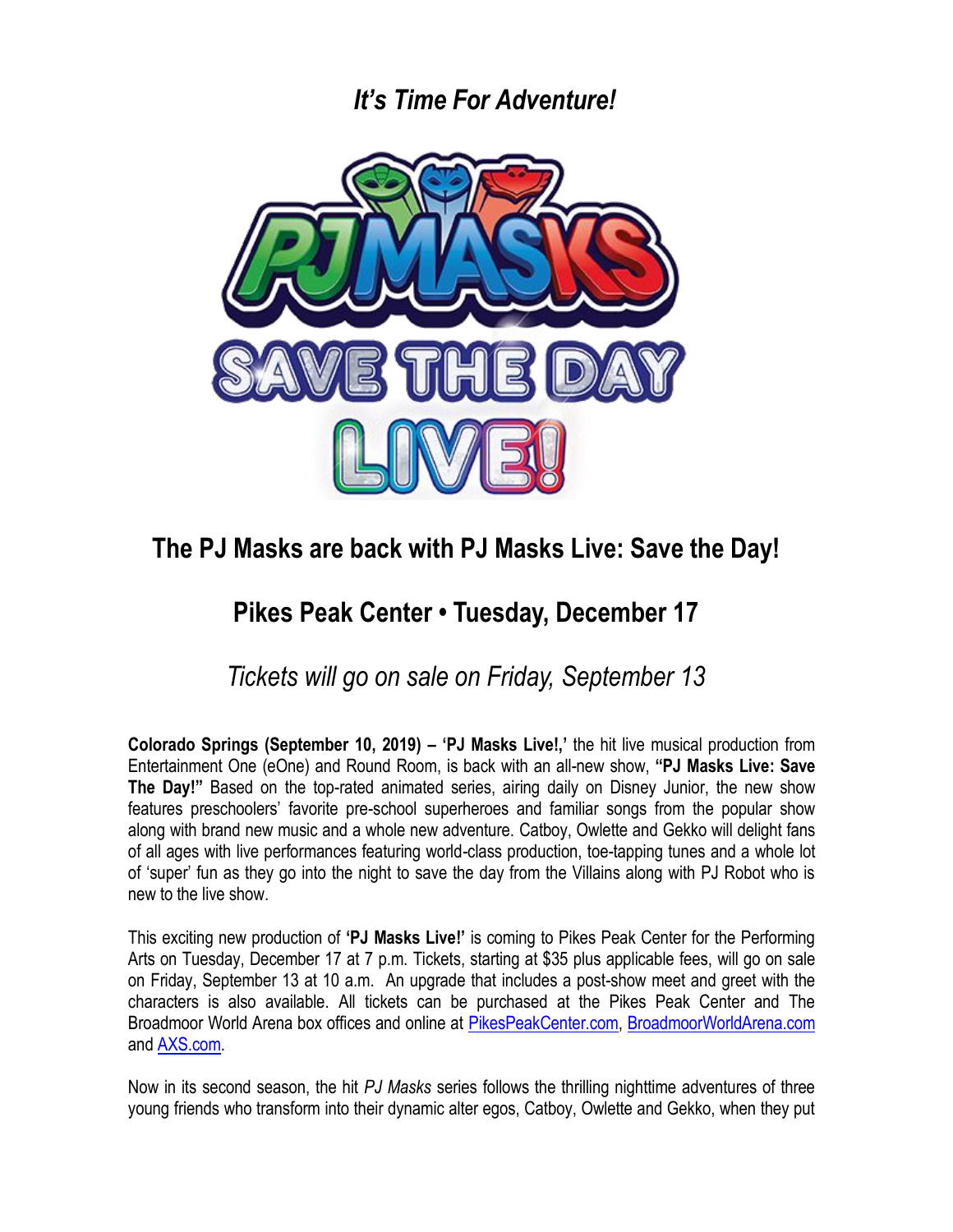on their pajamas at night and activate their animal amulets. Together, they embark on action-packed capers, solving mysteries and learning valuable lessons along the way.

"Seeing their favorite characters from the *PJ Masks* series come to dynamic life on stage has been a truly super experience for young fans and their families throughout the U.S. and Canada," said Stephen Shaw, President of Round Room. "We look forward to presenting this new action-packed musical adventure to even more fans next year."

In addition to the new tour, the original cast recording for **'PJ Masks Live!'** is now available for purchase and streaming everywhere. The album features many well-loved songs from the series recorded by the cast of the first **'PJ Masks Live!'** tour. Visi[t http://smarturl.it/timetobeaherolive](http://smarturl.it/timetobeaherolive) for more information.

For more details about the December 17 PJ Masks Live! event at Pikes Peak Center, visit [PJMasksLive.com](http://www.pjmaskslive.com/) or [Pikes Peak Center.com.](http://www.pikespeakcenter.com/)



#### **About Entertainment One**

**Entertainment One Ltd.** (LSE:ETO) is a global independent studio that specialises in the development, acquisition, production, financing, distribution and sales of entertainment content. The Company's diversified expertise spans across film, television and music production and sales; family programming, merchandising and licensing; digital content; and live entertainment. Through its global reach and expansive scale, powered by deep local market knowledge, the Company delivers the best content to the world.

Entertainment One's robust network includes international feature film distribution company **Sierra/Affinity; Amblin Partners** with DreamWorks Studios, Participant Media, and Reliance Entertainment; **Makeready** with Brad Weston; unscripted television production companies **Whizz Kid Entertainment** and **Renegade 83**; live entertainment leaders **Round Room Entertainment**; world-class music labels **Dualtone Music Group** and **Last Gang**; and awardwinning emerging content and technologystudio **Secret Location**.

The Company's rights library, valued at US\$2.0 billion (as at 31 March 2018), is exploited across all media formats and includes more than 80,000 hours of film and television content and approximately 40,000 music tracks.